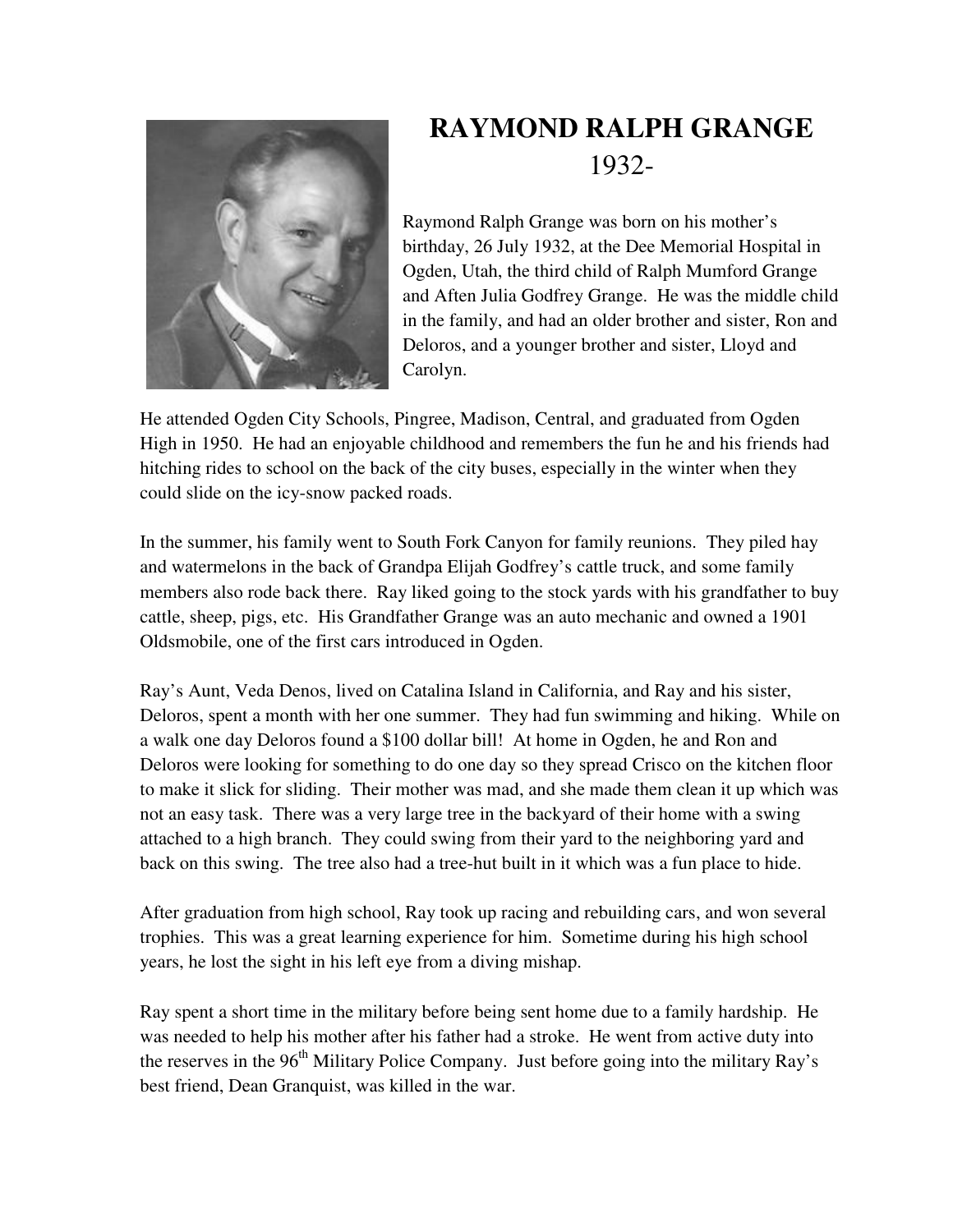Ray spent his employment career working at Hill Air Force Base, Royal Canning, McBee Printing, Winward Electric, and Marquardt with part time jobs at Knight Electric and Saunders Construction Company. He retired from Thiokol Corporation where he worked in research and development, and developed the first nozzles for the space shuttle. At age 80 in 2012, he is still working about 40 hours a week at Petersen Incorporated, a company founded by his son-in-law, Steve Petersen. He likes working at the company with his three sons. Ray holds a current electrician's license.

On 8 March 1956, Ray married Maxine Hardy of Harrisville in the Salt Lake temple. They resided briefly in North Ogden, but have since lived in Harrisville. Ray was named Outstanding Citizen for Harrisville City in 1982.

Ray and Maxine moved a house from Washington Terrace onto a lot that Maxine's parents gave them at 1152 North Harrisville Road. They painted the home and moved in, and then improved the home as they could afford do so without having to take out a mortgage. They recently finished a complete remodel with new cabinets, pillars, crown molding, porch, etc. Through the years, Ray also helped build all of their children's homes. He is very handy in construction, carpentry, electrical, electronics, and mechanics, and he willing shares these abilities by helping friends, family members, and neighbors.

Ray always worked two jobs or worked many overtime hours. For twenty years he only had two weeks of vacation each year. He used one week for scout trips, and the other week working to earn money to pay the taxes on their home. During the years he was employed, he was also working on their home. This only left holidays for family vacations. In order to have a camper to use for vacations, they purchased one from Maxine's Uncle Roland Romrell in Idaho who built high quality Freeway Campers. They used the camper until they found someone to buy it, and then they used the money to buy another one. They repeated the process until they had made enough money from the sales to pay for one of their own.

When the sewer was put in on North Harrisville Road, Ray dug most of the sewer laterals to the homes using Saunders Construction Company's backhoe at no charge to the homeowners except for the pipe. When Tom Larson became mayor of Harrisville City, he was anxious to move the Harrisville  $4<sup>th</sup>$  of July celebration from the church to the new city park. There was only one church building in Harrisville at the time, but Mayor Larson felt the move would help the celebration be more of a community event. Ray worked with Tom Larson until 3 a.m. putting up the first pavilion in time for the celebration. There was no roof on it the first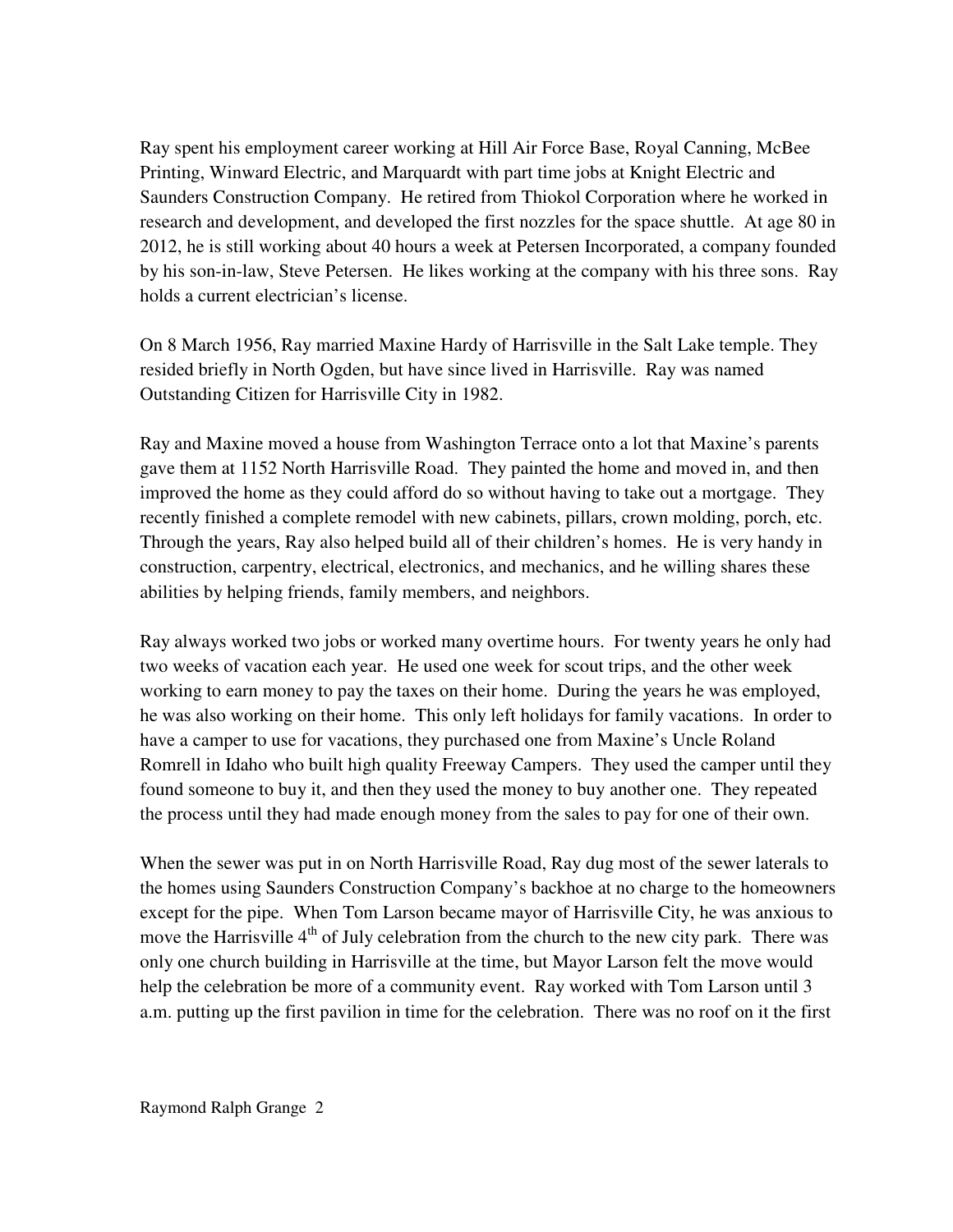year so they draped plastic over the beams for shade. By the next year, with the help of others, the pavilion had a roof on it.

For his Eagle Project, their son, Bruce, built and donated the picnic tables for the pavilion. Ray was surprised when he went to the city celebration some years later and saw the pavilion replaced with a new one and the tables gone. Ray has always volunteered many hours and used his skills for city improvements. He worked on the bridge over the Four Mile Creek that ran through the park, plowed the ball field, helped establish the first city office building, and helped build the Bicentennial Cabin. For several years, he and others attempted to make an ice skating pond in the park, which was not successful. He recently helped take out 12 to 15 trees that needed to be removed from the park for renovation. He fondly remembers the fun  $4<sup>th</sup>$  of July celebrations in the early years of the city. Especially the year there was a zip line attached to a tall structure on one side of the pond and tied tight the bumper of a truck on the other side of the pond. It was a challenge to go all the way across the pond without dropping off and getting wet. To add to the fun, sometimes someone would back the truck up enough to put slack on the cable. This caused the rider to dip in the water for sure.

Ray Grange has always been active in the LDS Church. He served ten years in two bishoprics with Bishop H. Kenneth Brown and Bishop William H. Shurtleff. He has been involved with the Aaronic Priesthood and scouting most of his married life. He served as a leader in two High Priest Groups, with Byron L. Knight and Maxwell Jackson. He also served in the Harrisville Stake Young Men presidency with Mike Norseth. Their three sons are all Eagle Scouts, and Ray has earned the Award of Merit and Silver Beaver scouting awards. His church callings always involved working with the young men. He recalls many great experiences with the boys. Especially memorable was a seventeen-day trip to canoe the lakes of Minnesota, and the many trips to the Bridger Wilderness. He climbed Kings Peak and hiked into Havasupai with the young men and young women of the Harrisville First Ward. Ray and Tom Larsen spent many hours building canoes with the boys, and many of those canoes are still used.

Ray and Maxine have two daughters, RaeAnn (Darin) Allen and Pauline "Polly" (Steven) Petersen, and three sons, Stephen (Brenda), Michael (Joy, deceased) and Bruce (Tresa) Grange. They also have a foster Indian daughter, Virginia (Pete) Howard. All of their children have been sealed to their spouses in the LDS Temple, and have served in many church callings. At the time of his  $80<sup>th</sup>$  birthday in 2012, Ray and Maxine had 30 grandchildren, 5 foster grandchildren, 42 great grandchildren with more on the way, and 6 foster great grandchildren. Their family members are involved in sports, and Ray and Maxine are their greatest supporters and attend many of their sporting events.